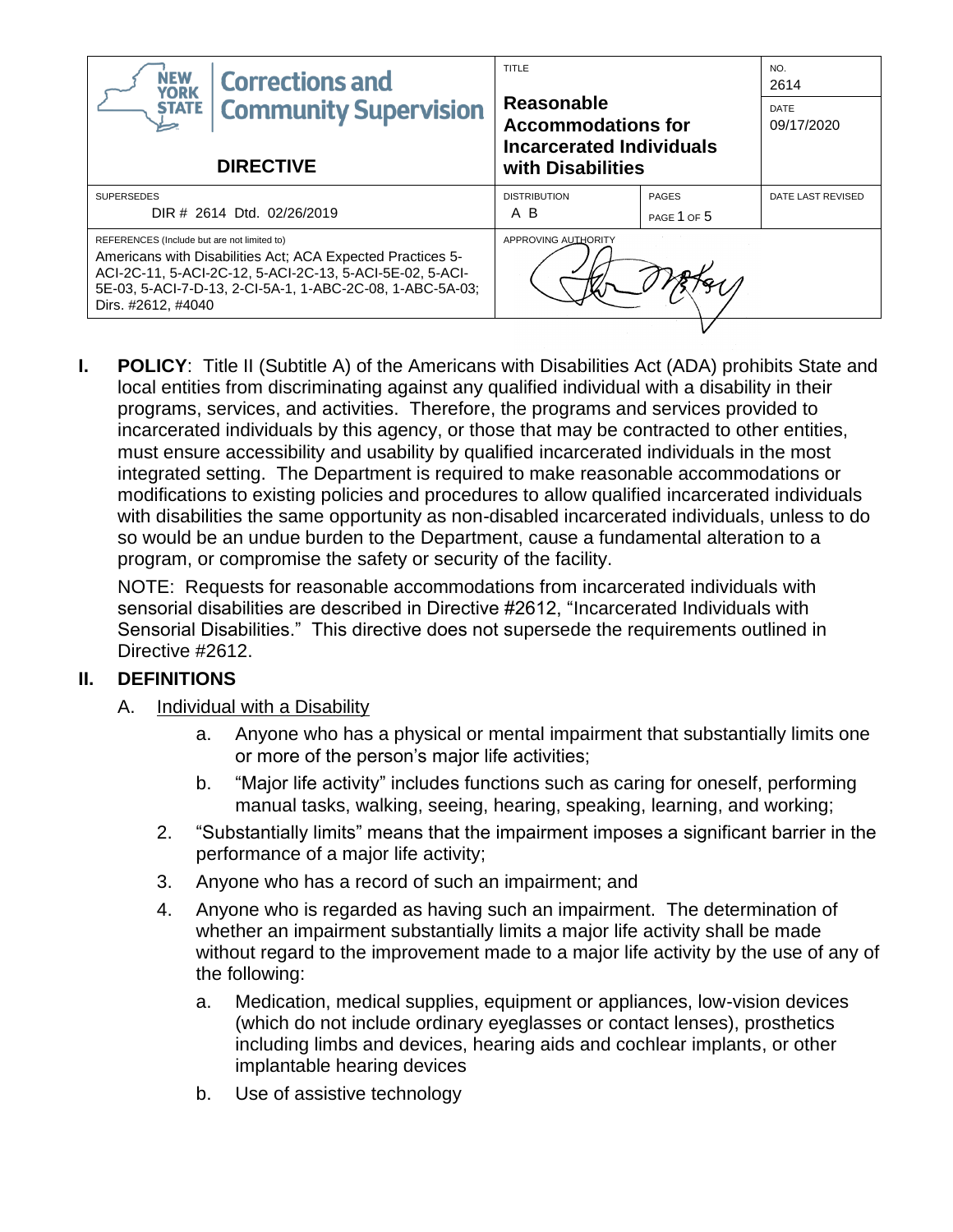- c. Reasonable accommodations or auxiliary aids or services
- d. Learned behavioral or adaptive neurological modifications

(EXCEPTION: The improvement made to sight by the use of ordinary eyeglasses or contact lenses SHALL be considered in determining whether impairment limits a major life activity.)

- B. Reasonable Accommodation:Any change in the environment, policies or procedures, or the manner in which tasks are completed that enables a qualified individual with a disability to participate in a program or service. Reasonable accommodations might include the following:
	- 1. Providing a note taker, mobility escort, or daily living skills aide;
	- 2. Acquisition or modification of equipment or devices (such as lowering a telephone, raising a typing table in the law library, or providing a cup for an incarcerated individual who cannot access drinking fountains);
	- 3. Allowing the use of an elevator so that an incarcerated individual with a mobility impairment can access a program; and
	- 4. Delivering commissary or packages if those areas are not accessible to an incarcerated individual in a wheelchair or with a mobility impairment.

NOTE: Requests for medical treatment, physical therapy, prosthetic devices, bottom bunk permits, or any other item required for daily living are not considered reasonable accommodations and should not be requested through the reasonable accommodation process. Requests for such items should be made through the facility medical unit.

- C. Qualified Individual With A Disability: Means an individual with a disability who, with the assistance of a reasonable accommodation, is able to meet the essential eligibility requirements for the receipt of services or the participation in programs or activities.
- D. Undue Burden: Reasonable accommodations or modifications which would result in a fundamental alteration in the nature of a program or activity or in undue financial and administrative hardship. This is a limited exception under the ADA and generally cannot be used for denying an accommodation or a modification requested for program accessibility.
- **III. NOTIFICATION**: Posters notifying incarcerated individuals of the provisions of the ADA and reasonable accommodation will be conspicuously posted in reception areas and other areas accessible to incarcerated individuals in all facilities (law libraries, general libraries, mess halls, school buildings, vocational buildings, and housing units). See Attachment A.
- **IV. REASONABLE ACCOMMODATION PROCESS**: Requests for reasonable accommodations or modifications are an ongoing process throughout the incarcerated individual's incarceration and are reviewed on an individual basis. However, appropriate reasonable accommodations may change depending upon the abilities of the incarcerated individual and the nature of the program or activity. An incarcerated individual may request an accommodation during the reception process, upon transfer to another facility, when he or she meets eligibility for a particular program, or at any time during incarceration. For instance, an incarcerated individual who uses a wheelchair and is transferred to a facility to participate in the Alcohol & Substance Abuse Treatment (ASAT) Program may need an accommodation in order to access the ASAT dorm.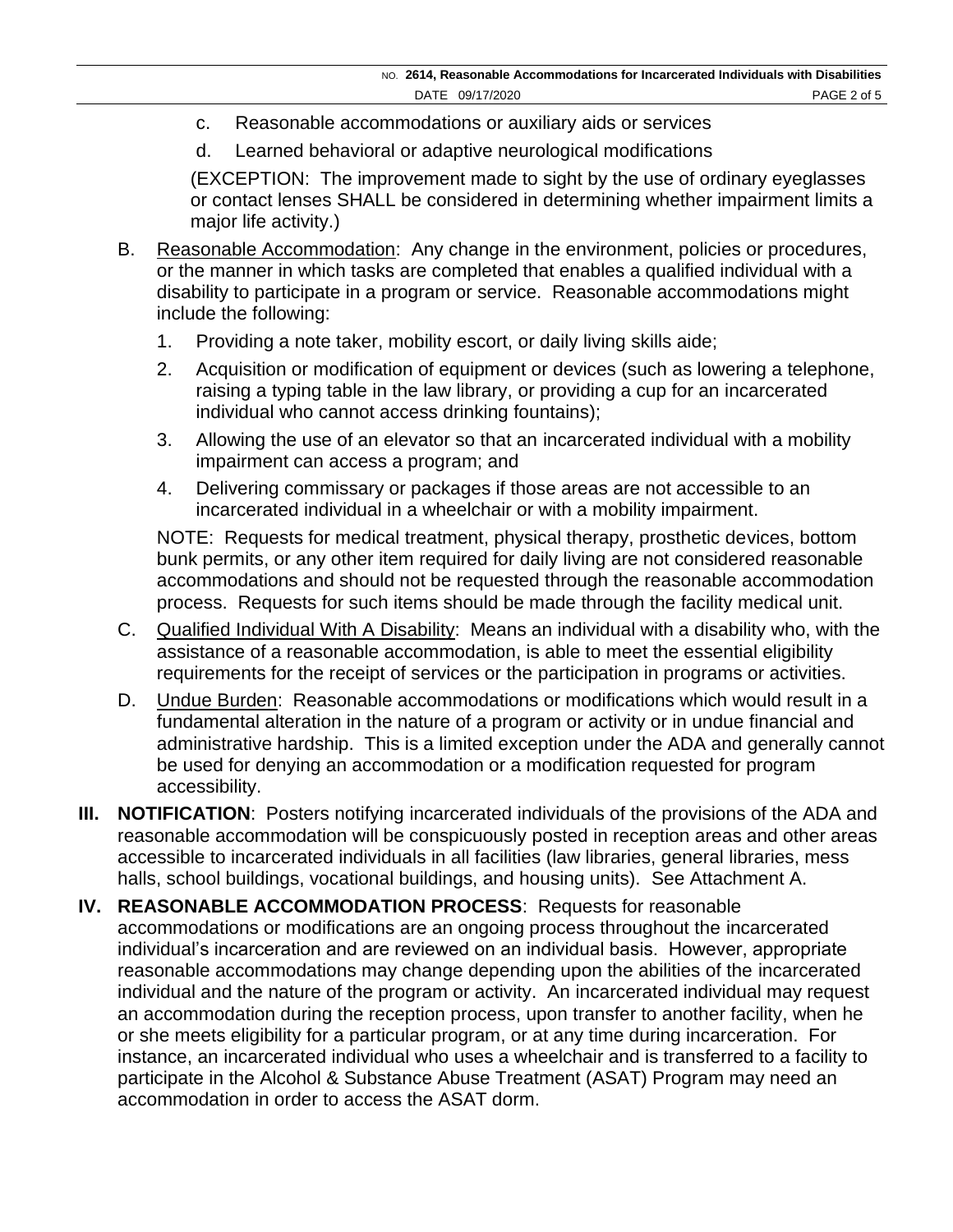### A. Requests for Reasonable Accommodations

- 1. Incarcerated individual requests for accommodations shall be made in writing to the Deputy Superintendent for Program Services using [Form #2614B,](https://doccs.ny.gov/directives/2614B.pdf) "Request for Reasonable Accommodation." Incarcerated individuals who have difficulty in communicating, understanding, or writing should contact their assigned Offender Rehabilitation Coordinator for assistance in completing [Form #2614B.](https://doccs.ny.gov/directives/2614B.pdf) The completed form shall be forwarded by the incarcerated individual to the Deputy Superintendent for Program Services for processing (requests for reasonable accommodations from incarcerated individuals with sensorial disabilities are outlined in Directive #2612, "Incarcerated Individuals with Sensorial Disabilities").
- 2. Requests for accommodations shall be acted upon within ten business days, or less if necessary, by either granting the request, denying it, or granting it with modification. In making a decision, consideration shall be given to the choice of accommodation made by or on behalf of the incarcerated individual, but the facility may grant an alternative accommodation if such a choice provides the needed access to programs or services.

The Deputy Superintendent for Program Services shall obtain medical verification of the incarcerated individual's disability by forwarding the request form to the facility medical unit. A medical examination may be necessary to verify the existence of a disability that is not obvious or to verify the severity of the limitations. If previous medical verification exists, subsequent reexamination is not necessary with every new request for a reasonable accommodation, unless it appears the incarcerated individual's condition has changed or a question exists regarding the appropriateness of the accommodation. If further medical examination or assessment is required, a decision regarding the accommodation will be made after medical verification is obtained.

The Facility Health Services Director or designee shall indicate in [Form #2614B](https://www.doccs.ny.gov/directives/2614B.pdf) that there is no medical verification on file and that an examination/consult has been scheduled. The incarcerated individual shall be informed by the medical staff that a determination will be rendered after medical verification of his or her disability. After medical verification is obtained, [Form #2614B](https://doccs.ny.gov/directives/2614B.pdf) shall be returned to the Deputy Superintendent for Program Services for final determination.

3. If a disabled incarcerated individual with severe mobility impairment is unable to access the recommended or required program, service, or activity because of the physical layout of the facility, and after Health Services has determined the appropriate level of health treatment can be provided at the current facility, an email from the Deputy Superintendent for Program Services requesting an evaluation for transfer with a recommended facility may be sent to the Director of Guidance and Counseling.

The Director of Guidance and Counseling will, after review, make the appropriate recommendation to the appropriate Assistant Commissioner for Program Services. After ensuring all local attempts to program have been exhausted and there are no local alternatives available to program the disabled incarcerated individual, the Assistant Commissioner will then notify the requesting Deputy Superintendent for Program Services, by email, of the approval to submit an Unscheduled Transfer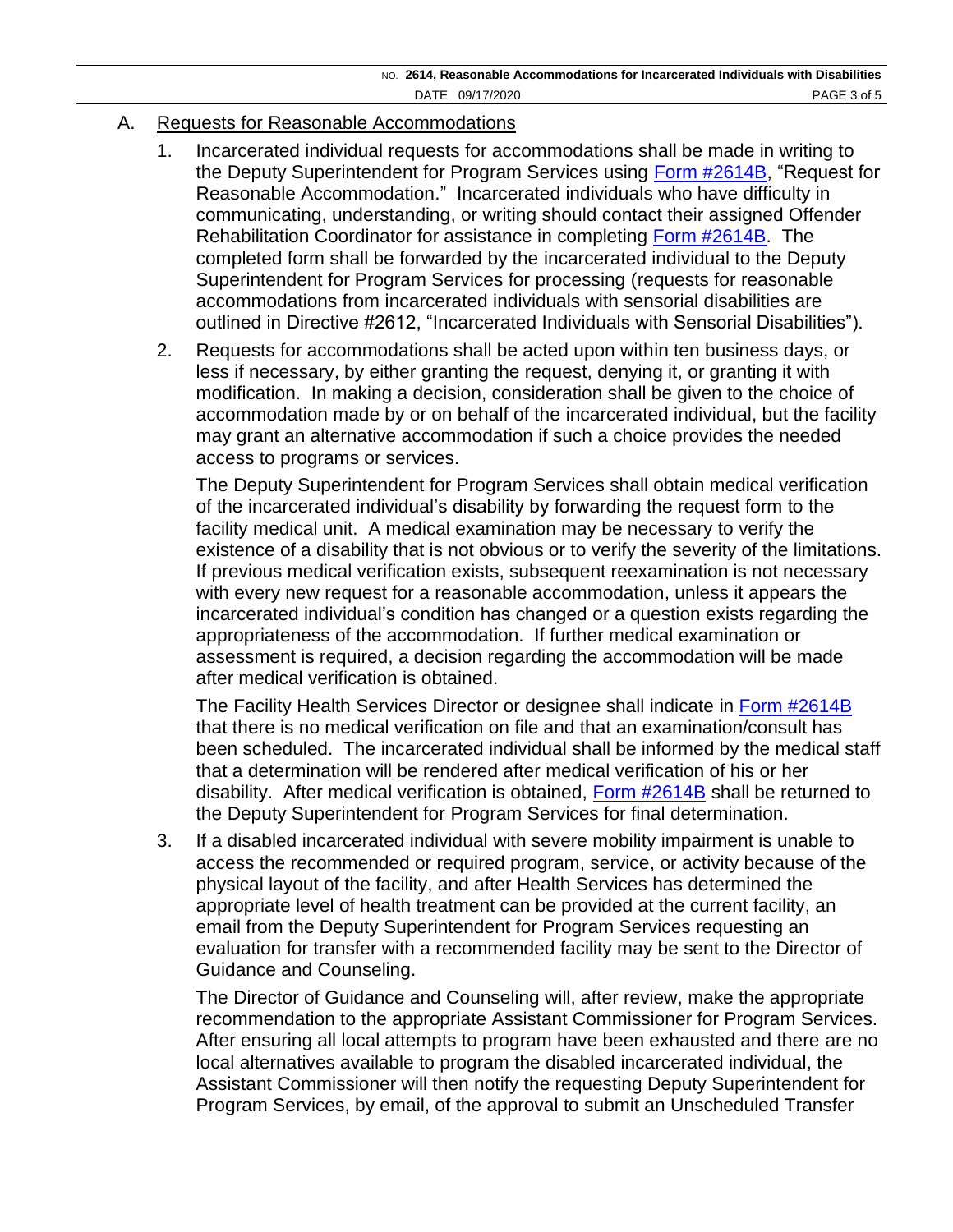Review (UTR) for the specific facility that can provide the appropriate accommodations allowing access to the programs, services, or activities.

Any further guidance or questions should be directed to the Director of Classification and Movement (518-457-6022) or to the ADA Coordinator in Central Office (518-485-5806).

- 4. The incarcerated individual shall be informed in writing of the determination via the completed request [Form #2614B.](https://doccs.ny.gov/directives/2614B.pdf) This form advises the incarcerated individual of his or her right to grieve the decision in accordance with the guidelines established in Directive #4040, "Incarcerated Grievance Program." The response form also records whether the incarcerated individual is satisfied with the determination. A copy of the completed [Form #2614B,](https://doccs.ny.gov/directives/2614B.pdf) shall be forwarded to the ADA Coordinator, Office of Diversity and Inclusion in Central Office.
- B. Record Keeping
	- 1. A copy of all requests for accommodations and determinations shall be maintained in the guidance folder, medical, and parole files.
	- 2. Incarcerated Grievance Program files concerning reasonable accommodations shall be kept in the facility grievance office for at least three years following dates of final disposition.
- **V. GRIEVANCE PROCEDURE**: Any incarcerated individual who disagrees with a decision on his or her request for a reasonable accommodation, or who feels he or she has been discriminated against based on a disability, can submit complaints pursuant to Directive #4040, "Incarcerated Grievance Program." The facility shall send all decisions rendered by the Superintendent or designee on reasonable accommodation, or disability discrimination grievances to the ADA Coordinator, Office of Diversity and Inclusion in Central Office. The ADA Coordinator or designee shall have the authority to initiate a review of any request for accommodation or grievance.